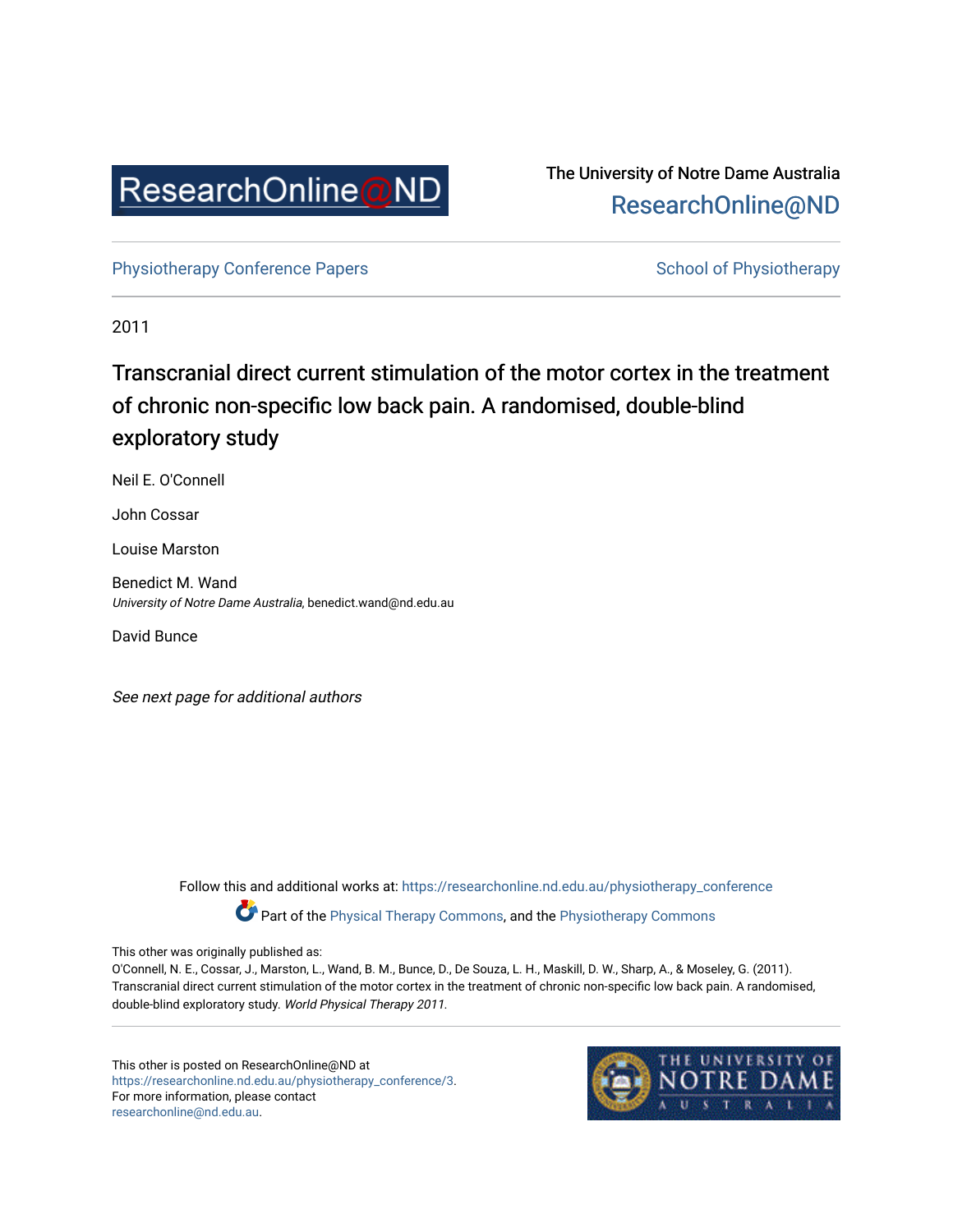# Authors

Neil E. O'Connell, John Cossar, Louise Marston, Benedict M. Wand, David Bunce, Lorraine H. De Souza, David W. Maskill, Andrew Sharp, and G Lorimer Moseley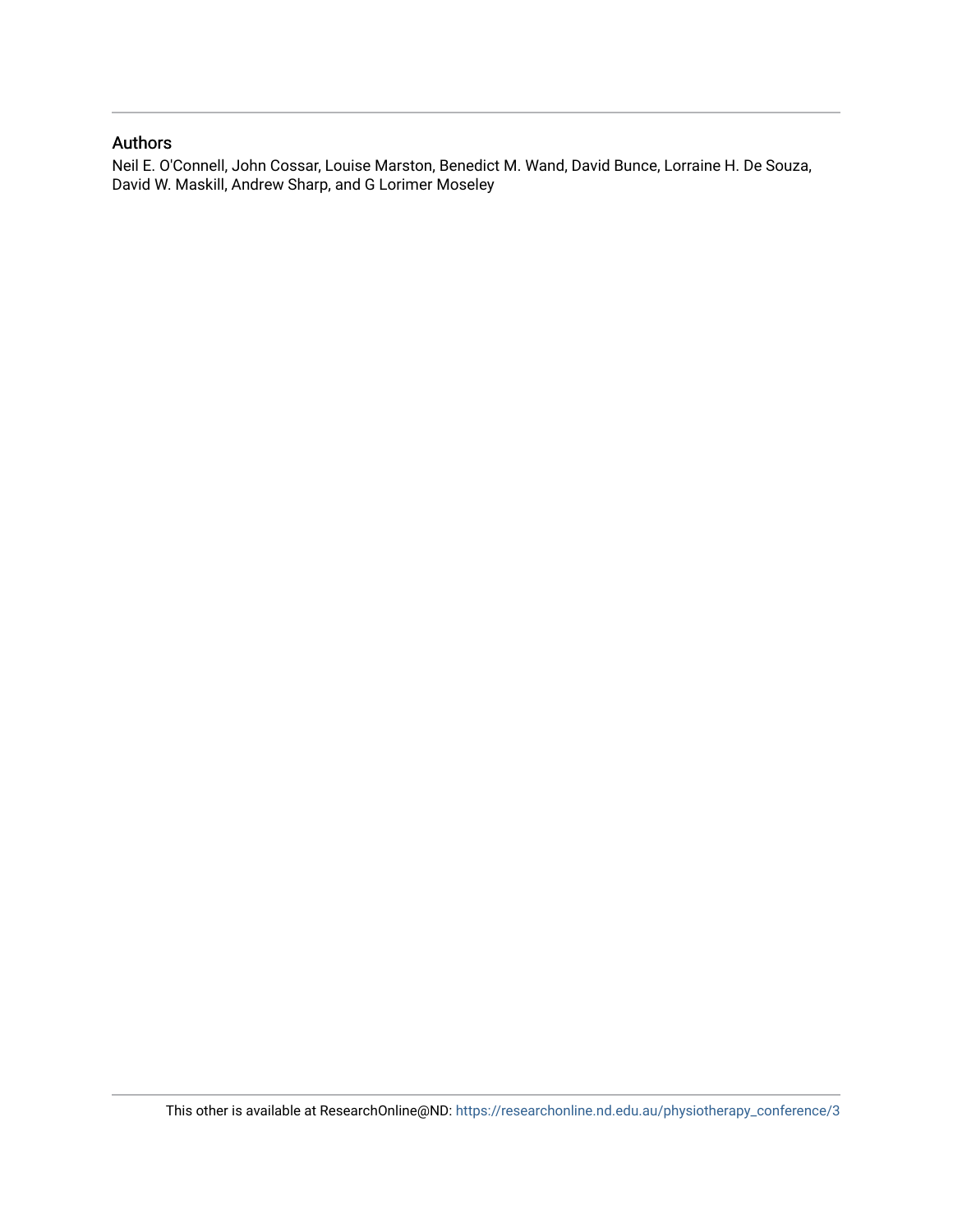Title: Transcranial direct current stimulation of the motor cortex in the treatment of chronic nonspecific low back pain. A randomised, double-blind exploratory study.

Authors:

Neil E O'Connell $1$ John Cossar<sup>1</sup> Louise Marston<sup>2</sup> Benedict M Wand<sup>3</sup> David Bunce $4$ Lorraine H De Souza<sup>1</sup> David W Maskill $1$ Andrew Sharp<sup>5</sup> G Lorimer Moseley<sup>6</sup>

 $1.2$  Centre for Research in Rehabilitation, School of Health Sciences and Social Care, Brunel University, Uxbridge, UK

<sup>2.</sup> Research Department of Primary Care & Population Health, Division of Population Health, Faculty of Biomedical Sciences, University College London, London, UK

<sup>3.</sup> School of Health Sciences, University of Notre Dame, Fremantle, W Australia

<sup>4.</sup> Centre for Cognition and Neuroimaging, Brunel University, London, UK

<sup>5.</sup> Physiotherapy Department, Hillingdon Hospitals NHS Trust, Middlesex, UK

<sup>6.</sup> Neuroscience Research Australia (NeuRA), Sydney, Australia

Number of text pages (including tables and figures):

Corresponding Author: Neil O'Connell Address: School of Health Sciences and Social Care, Brunel University, Kingston Lane, Uxbridge, UB8 3PH Tel: +44 1895 268814 Fax: +44 1895 269853 Email: neil.oconnell@brunel.ac.uk

## Abstract

## Purpose

This exploratory study aimed to test the proof of principle that active anodal transcranial direct current stimulation (tDCS) applied to the motor cortex reduces pain significantly more than sham stimulation in a group of participants with chronic non-specific low back pain.

## Relevance

Evidence points to alterations in brain structure and function and abnormalities in sensory processing in people with chronic low back pain [1]. A number of clinical studies have indicated that tDCS may be an effective treatment for chronic pain [2-6]. A recent Cochrane review found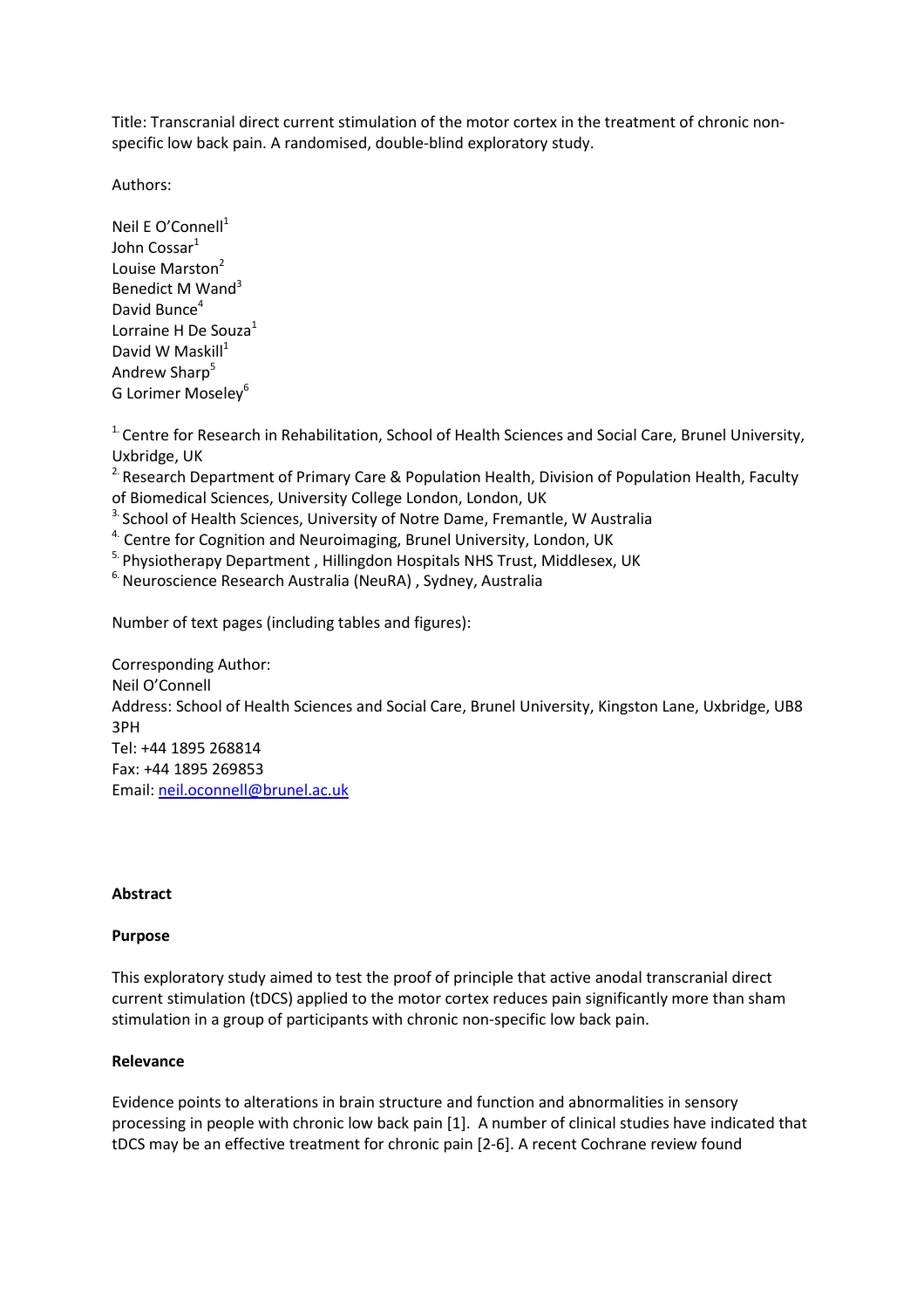insufficient evidence from which to draw strong conclusions but some evidence that tDCS applied to the motor cortex may have analgesic effects [7].

## **Participants**

A sample of 8 participants with chronic non-specific low back pain was recruited. The mean age was 45 years (SD 10), 7 of the 8 participants were female.

## Methods

The study utilised a within-subjects sham-controlled, interrupted time series design with randomised multiple baselines. Following 3 days of baseline measures participants entered a 15 day experimental period (Mondays to Fridays) for 3 consecutive weeks. During this period each participant received sham stimulation daily until a randomly allocated day when active stimulation was commenced. Active stimulation was then given daily for the remaining days of the experimental period. The primary outcomes were average pain intensity and unpleasantness in the last 24 hours measured using a visual analogue scale (VAS). Secondary outcomes included self reported disability, depression and anxiety, a battery of cognitive tests to monitor for unwanted effects of stimulation and participants perception of whether they received active or sham.

## Analysis

Data were analysed using generalised estimating equations modelling.

#### Results

All participants completed the study. No significant effect was seen in the primary outcomes between active and sham stimulation (average pain intensity p=0.821, unpleasantness p=0.937) or across any other clinical variables. There was some evidence that some participants may have been able to distinguish between the active and sham conditions (p=0.035).

#### **Conclusions**

The results of this exploratory do not suggest that tDCS is effective in reducing chronic low back pain. There is some preliminary evidence that the sham controls regularly employed in clinical trials of tDCS may not be optimal in terms of participant blinding.

#### Implications

This is the first study to investigate this treatment modality on CLBP and the results are not consistent with existing studies of tDCS in chronic pain conditions. Rigorous examination of the viability of sham controls commonly used in tDCS research is necessary.

#### Keywords

transcranial direct current stimulation (tDCS); chronic non specific low back pain; sham.

#### Funding Acknowledgements

This study was supported by research grants from the charities BackCare and The Rosetrees Trust.

#### Ethics Approval